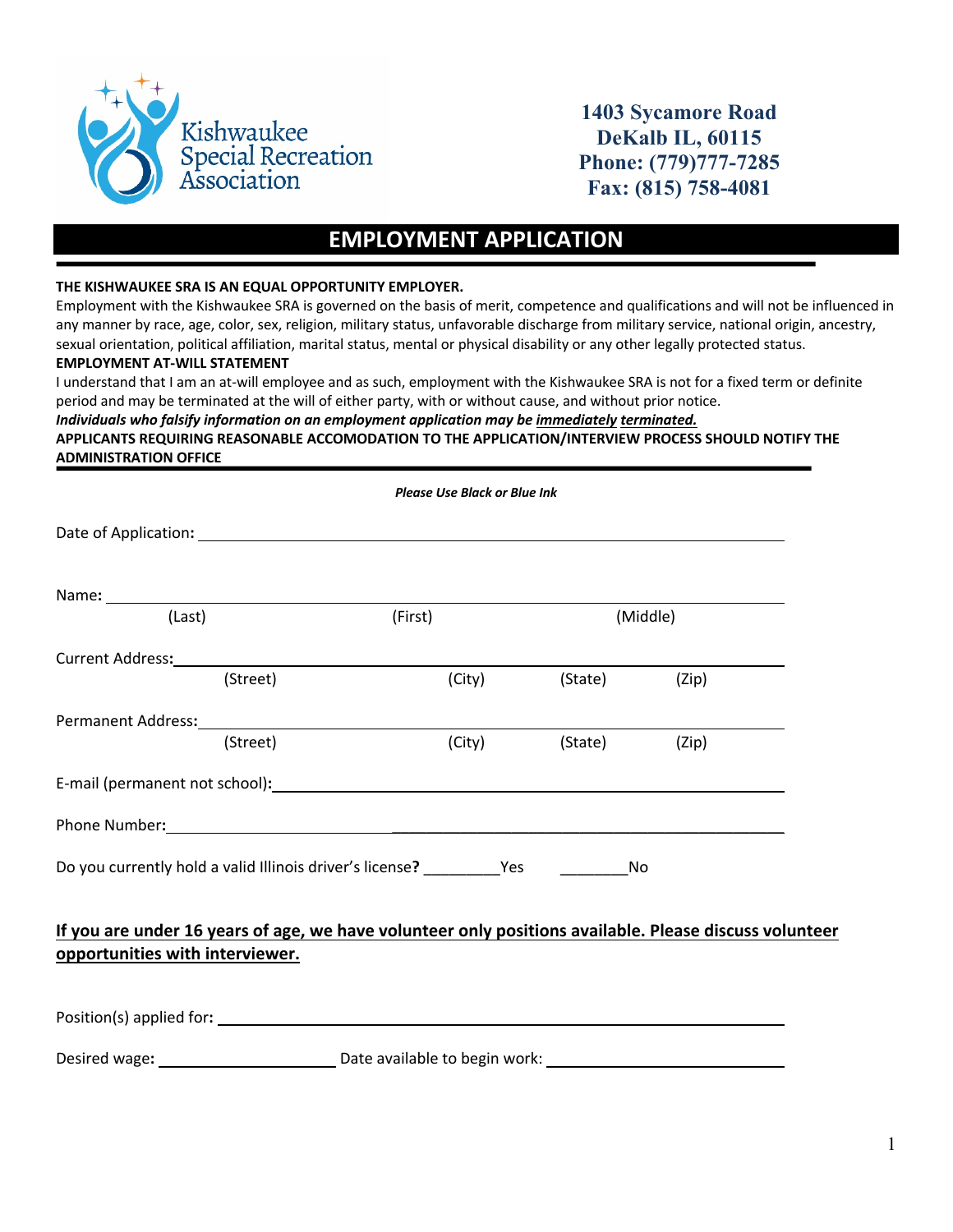| Type of Employment Desired: ___ Full Time ___ Part Time ___ Seasonal         |           |
|------------------------------------------------------------------------------|-----------|
| Are you legally eligible for employment in this country? ______ Yes _____ No |           |
| May we contact your present employer?                                        | No Ves No |
| Are you currently employed?                                                  | Yes No    |
|                                                                              |           |
| Have you ever been employed with us before?                                  | Yes No    |
| Have you submitted an application here before? _________ Yes ______ No       |           |

If you are seeking seasonal employment, are you able to work the entire season?\_\_\_\_Yes \_\_\_\_\_No

### **Hours available to work (please enter the times during the day you are available to work below):**

| Sunday | <b>Monday</b> | Tuesday | Wednesday | Thursday | Friday | Saturdav |
|--------|---------------|---------|-----------|----------|--------|----------|
|        |               |         |           |          |        |          |
|        |               |         |           |          |        |          |

Are you willing to work weekends or overtime if required? \_\_\_\_ Yes \_\_\_\_ No

| Are you currently on "lay-off" status and subject to recall? | Yes | - No |
|--------------------------------------------------------------|-----|------|
|--------------------------------------------------------------|-----|------|

# **EDUCATIONAL BACKGROUND (fill in below):**

| <b>EDUCATION</b>                       | <b>SCHOOL</b><br>Name/Location | <b>Number of</b><br>Years<br>Completed | <b>MAJOR</b> | YES/NO<br>Degree/Diploma |
|----------------------------------------|--------------------------------|----------------------------------------|--------------|--------------------------|
| High<br><b>School</b>                  |                                |                                        |              |                          |
| College/<br><b>University</b>          |                                |                                        |              |                          |
| Other<br>Training,<br><b>Education</b> |                                |                                        |              |                          |

Note to Applicant: **DO NOT ANSWER THIS QUESTION UNLESS YOU HAVE BEEN INFORMED ABOUT THE ESSENTIAL REQUIREMENTS OF THE JOB FOR WHICH YOU ARE APPLYING. YOU MAY OBTAIN A COPY OF THE JOB DESCRIPTION AT THE ADMINISTRATION OFFICE.**

**Are you capable of performing in a reasonable and safe manner, with or without reasonable accommodation, the essential job duties for the job or position for which you have applied?** 

**Wes** No. **Yes\_\_\_\_ No\_\_\_\_**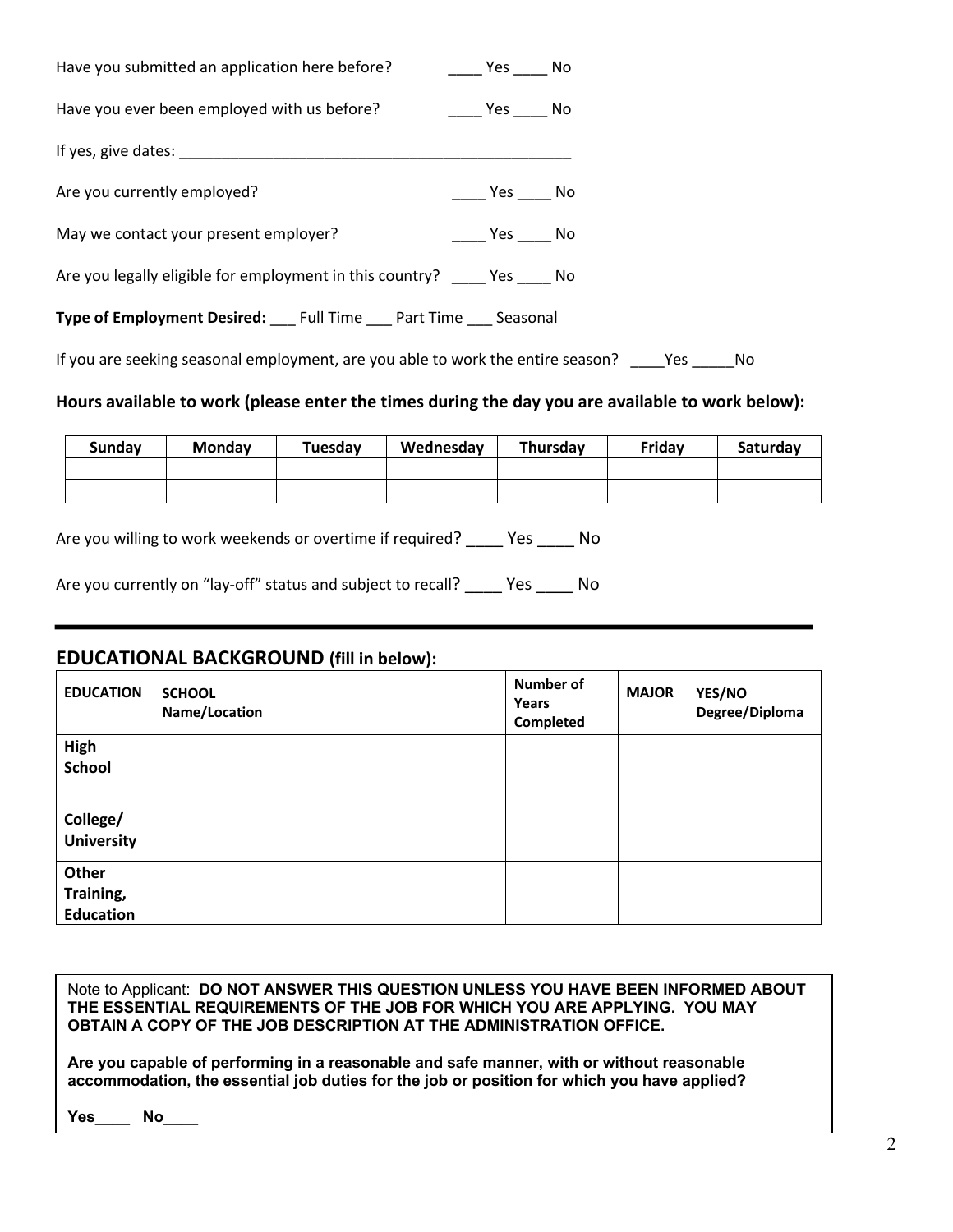| Most recent employer         | Address                  | Phone              |  |
|------------------------------|--------------------------|--------------------|--|
| Date started                 | <b>Starting Position</b> |                    |  |
| Date left                    | Position on leaving      |                    |  |
| Name and title of supervisor |                          |                    |  |
| Description of duties        |                          | Reason for leaving |  |

| Employer                     | Address                  | Phone              |
|------------------------------|--------------------------|--------------------|
| Date started                 | <b>Starting Position</b> |                    |
|                              |                          |                    |
| Date left                    | Position on leaving      |                    |
| Name and title of supervisor |                          |                    |
| Description of duties        |                          | Reason for leaving |

| Employer                     | Address                  | Phone              |  |
|------------------------------|--------------------------|--------------------|--|
|                              |                          |                    |  |
| Date started                 | <b>Starting Position</b> |                    |  |
|                              |                          |                    |  |
| Date left                    | Position on leaving      |                    |  |
| Name and title of supervisor |                          |                    |  |
|                              |                          |                    |  |
| Description of duties        |                          | Reason for leaving |  |

## NOTE: Please explain any gaps in employment.

 $\Gamma$ 

Please list skills, licenses, training, etc., applicable to the position for which you are applying:

٦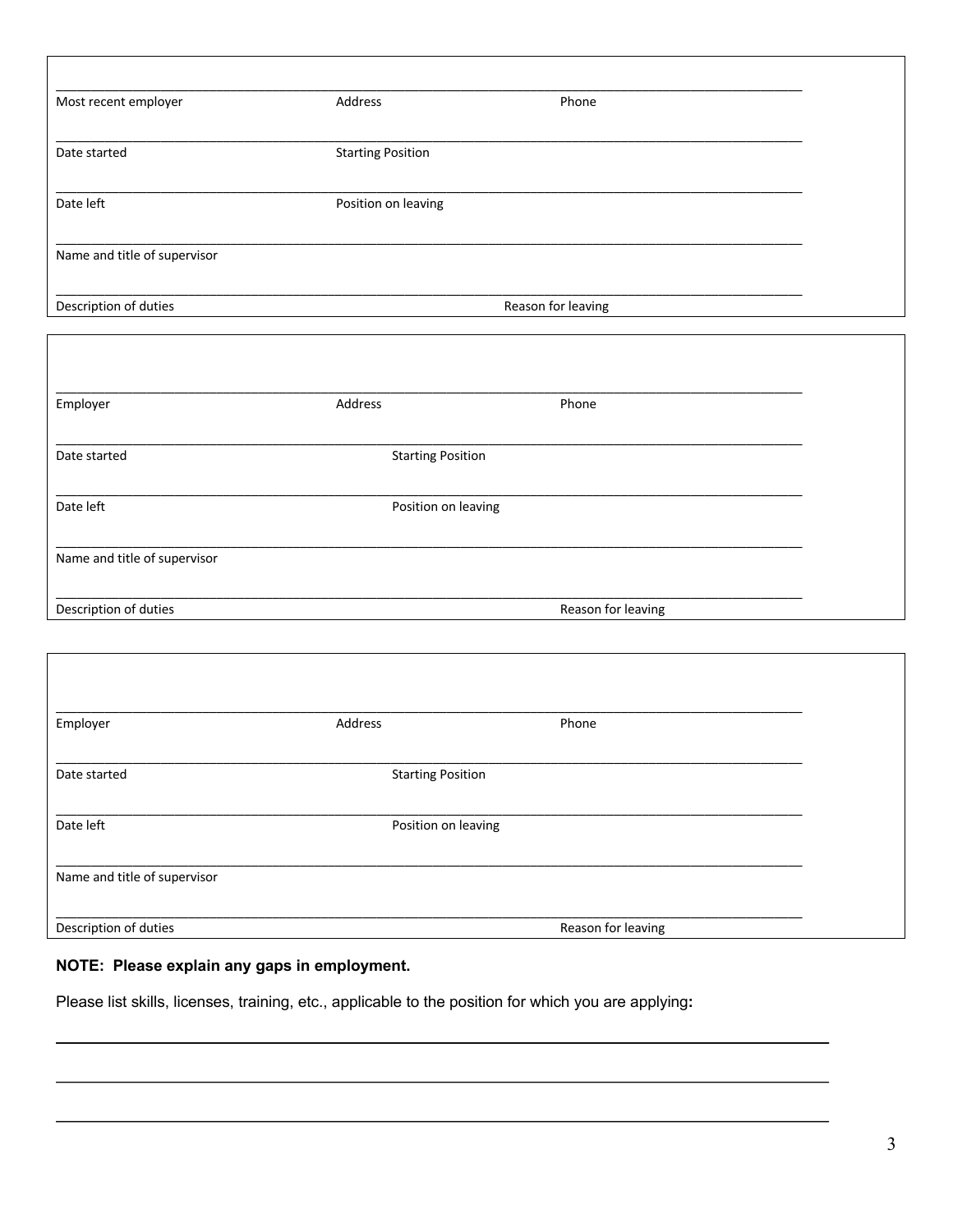*Kishwaukee SRA is required by state statute (70 ILCS 1205/8-23) to obtain criminal conviction information concerning applicants and shall perform a criminal background check for applicants for all positions, including the position for which you have applied. Conviction of offenses enumerated in subsection (c) of said statute shall automatically disqualify the applicant from consideration for working for the district. All other convictions shall not automatically disqualify the applicant from consideration, but rather, the conviction will be considered in relationship to the specific job.* 

*The applicant is not obligated to disclose sealed or expunged records.*

# **REFERENCES**

PLEASE LIST THE NAME, ADDRESS AND PHONE NUMBER OF THREE REFERENCES, **NOT RELATED** TO YOU, THAT WE MAY CONTACT.

| 1. |                  |  |  |
|----|------------------|--|--|
|    |                  |  |  |
|    |                  |  |  |
|    |                  |  |  |
|    |                  |  |  |
|    |                  |  |  |
|    |                  |  |  |
| 2. |                  |  |  |
|    |                  |  |  |
|    |                  |  |  |
|    |                  |  |  |
|    |                  |  |  |
|    |                  |  |  |
|    |                  |  |  |
| 3. | COMPANY ________ |  |  |
|    |                  |  |  |
|    |                  |  |  |
|    |                  |  |  |
|    |                  |  |  |
|    |                  |  |  |
|    |                  |  |  |
|    |                  |  |  |

Updated: 07/27/2021